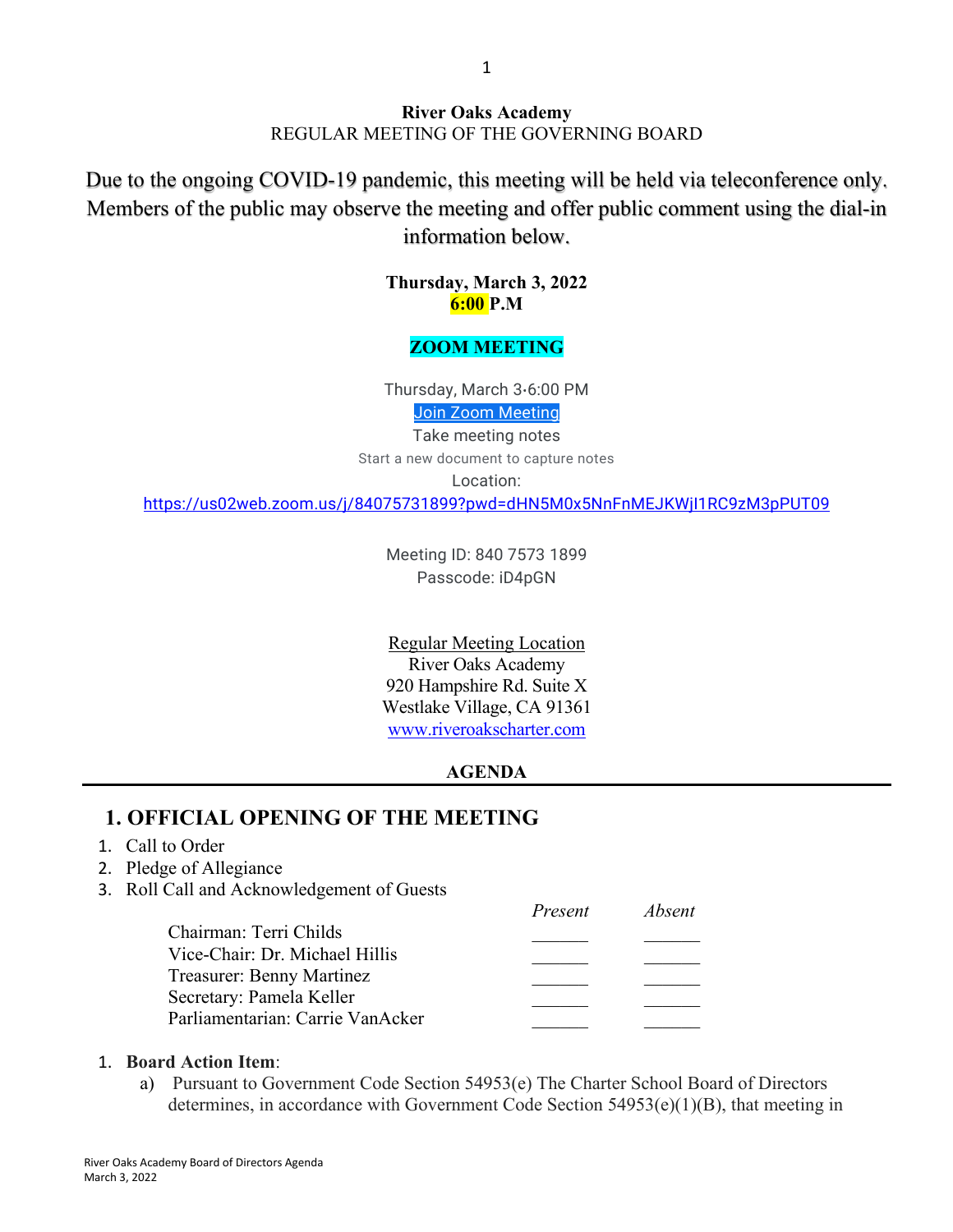person would present imminent risks to the health or safety of attendees. Pursuant to Government Code Section  $54953(e)(3)$ , the Board has also reconsidered the circumstances of the State of Emergency declared by the Governor on March 4, 2020 and finds the State of Emergency continues to directly impact the ability of the Directors to meet safely in person and/or that State or local officials continue to impose or recommend measures to promote social distancing.

*Motion to: Made by: Motion is:*

Mission Statement - *River Oaks Academy is founded on the belief that all children are born with the capacity for life-long learning. Our mission is to help children find, nurture and sustain the passion that will lead to self-motivated, fulfilling, lifelong achievement, careers and relationships. To this end, we offer a non-traditional, TK-12 personalized-learning, independent study program.*

2. Emergency Additions to the Agenda

3. Approval of the Agenda for March 3, 2022

*Motion to: Made by: Motion is:*

# **2. ORGANIZATIONAL**

N/A

# **3. PUBLIC COMMENTS**

*Citizens who would like to address the Board on any item on the Agenda may do so now or when the President requests comments from the Public as the Board is considering the item. This portion of the Board meeting is set aside for members of the audience to make comments or raise issues that are not specifically on the agenda. These presentations, both during open and agendized topics, are limited to three (3) minutes per presentation and the total time allotted to non-agenda items will not exceed fifteen (15) minutes.*

# **4. INFORMATION AND DISCUSSION ITEMS**

*These items are presented to the Board for information only and are not subject to action at this meeting. These items may be added to a future meeting for action by the Board.*

- 1. Budget Committee Informational (2 min)
- 2. Parent Advisory Council (PAC) Informational (2 min)
- 3. Teacher's Report Informational (2 min)
- 4. Oxnard Report (2 min)
- 5. Student Report Informational (2 min)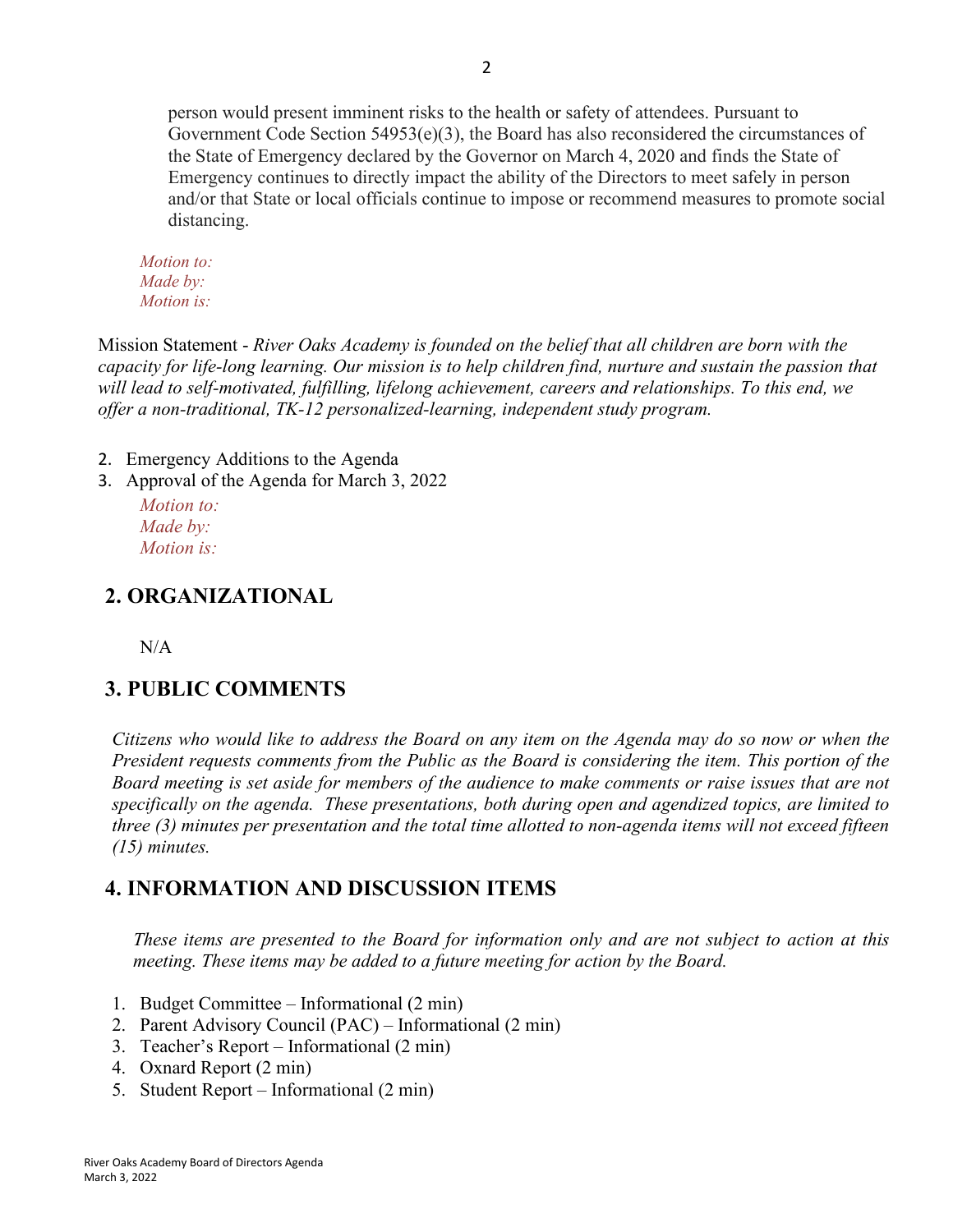- 6. SEL report—Informational (2min)
- 7. Career Pathways Report Informational (2 min)
- 8. High School Guidance Counselor—Informational (2 min)

## **5. REPORTS**

- 1. Board Chairperson's Report
- 2. Individual Board Member Report
- 3. Director's Report
- 4. BSA Report
- 5. VCOE Report

## **6. CONSENT AGENDA ITEMS**

*Actions proposed for the Consent Agenda are items consistent with adopted policies and approved practices of River Oaks Academy and are deemed routine in nature. The Board will be asked to approve all of the Consent Agenda items by a single vote unless any member of the Board or the Public asks that an item be removed from the Consent Agenda and considered and discussed separately.*

- 1. Consideration to approve the February 3, 2022 Minutes
- 2. Consideration to approve the ROA Financial Statement
- 3. Consideration to approve the ROA Board Report of Purchase Orders
- 4. Consideration to approve the ROA Board Report of Commercial Checks
- 5. Consideration to approve the ROA PAC Transaction Detail Report

*Public Comments: Motion to: Made by: Motion is:*

# **7. ACTION ITEMS**

- 1. Review, Discussion, and Approval of the following stipends:
	- a. Jennifer Anderson for her efforts and work to build our SEL program; \$5,000.00
	- b. Glenn Hening for his coordination of the ELPAC testing, the multiple days of mandatory trainings that he attends every year and the coordination to make sure that all our EL students get properly tested: \$5,000.

*Public Comments: Motion to: Made by: Motion is:*

2. Review, Discussion, and Approval of the 2021-2022 2<sup>nd</sup> Interim Budget (Rudy).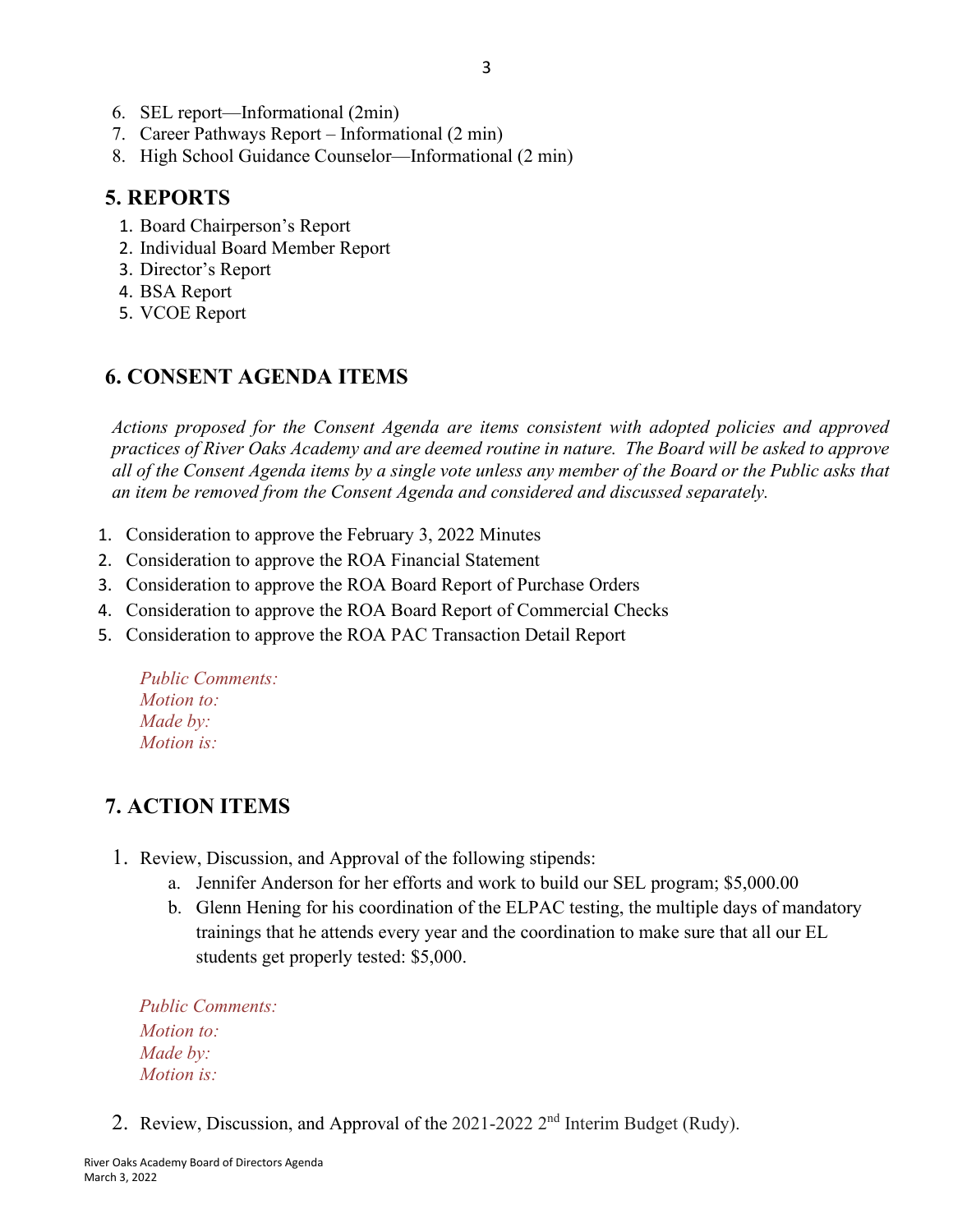a. Local agency governing boards are required to certify twice a year regarding their ability to meet their financial obligations for the remainder of the current fiscal year and for the subsequent two fiscal years, in accordance with Education Code Section 42131. The Second Interim Report covers the financial and budgetary status for the period ending January 31, 2022.

*Public Comments: Motion to: Made by: Motion is:*

- 3. Review, Discussion, and Approval of the invoice from AccessIt, our annual license fee for our library system; not to exceed: \$650.00.
	- a. As we keep a library system to track our textbooks and materials that we check out to our families, this license fee allows us to use the system via the cloud and access it at both locations, Westlake and Oxnard.

*Public Comments: Motion to: Made by: Motion is:*

- 4. Review, Discussion, and Approval of the following 22/23 calendars:
	- a. Office Assistant/Technology Specialist and Administrative Assistant
	- b. Revised Track B calendar (starting June 27 instead of July 1, 2022)

*Public Comments: Motion to: Made by: Motion is:*

- 5. Review, Discussion, and Approval of the Independent Auditors' Report for the 2020-2021 (Rudy)
	- a. In accordance with Education Code 41020, Local Educational Agencies (LEA) must have an audit that covers all funds and accounts and that addresses financial management and compliance with laws and regulations.

*Public Comments: Motion to: Made by: Motion is:*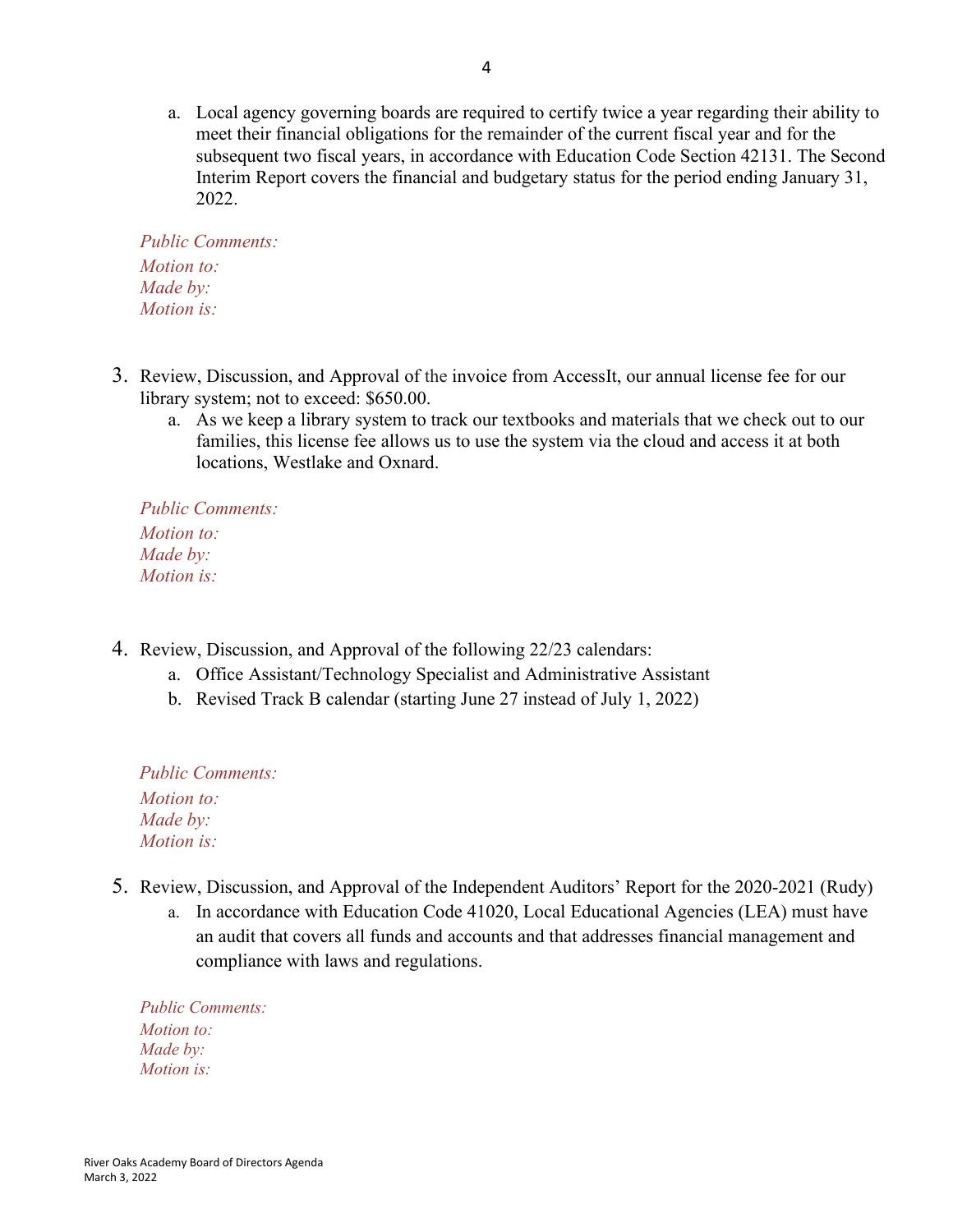- 6. Review, Discussion, and Approval of the administrator's stipend for the Summer Academy at \$400/day (each) for the period of June 27-August 5, 2022.
	- a. The ROA Summer Academy starts on June 27-August 5, 2022. The ROA Summer Academy requires that an administrator will be on campus at all times and make sure that the program runs properly and daily questions are answered. This continues to be work above and beyond the administrator's job description.

*Public Comments: Motion to: Made by: Motion is:*

- 7. Review, Discussion, and Approval of the Agreement for the 2022-2023 school year with the Ventura County SELPA for OT services; not to exceed: \$17,280.00
	- a. ROA contracts with our local SELPA on the OT services for our special needs students. This is the renewal MOU for the upcoming school year.

*Public Comments: Motion to: Made by: Motion is:*

### **8. CLOSED SESSION**

 During this meeting the Board may adjourn to Closed Session to review and consider the topics below:

"Confidential Student Enrollment Matter—Consideration of Potential Involuntary Removal; Case No.: 2021221"

The Chair of the Board will report on actions taken during closed session.

### **9. OPEN SESSION ACTION ITEMS**

*Public Comments: Motion to: Made by: Motion is:*

# **10. FUTURE AGENDA ITEMS**

*These items are presented by the Board and are not subject to action at this meeting. These items may be added to a future meeting for action by the Board.*